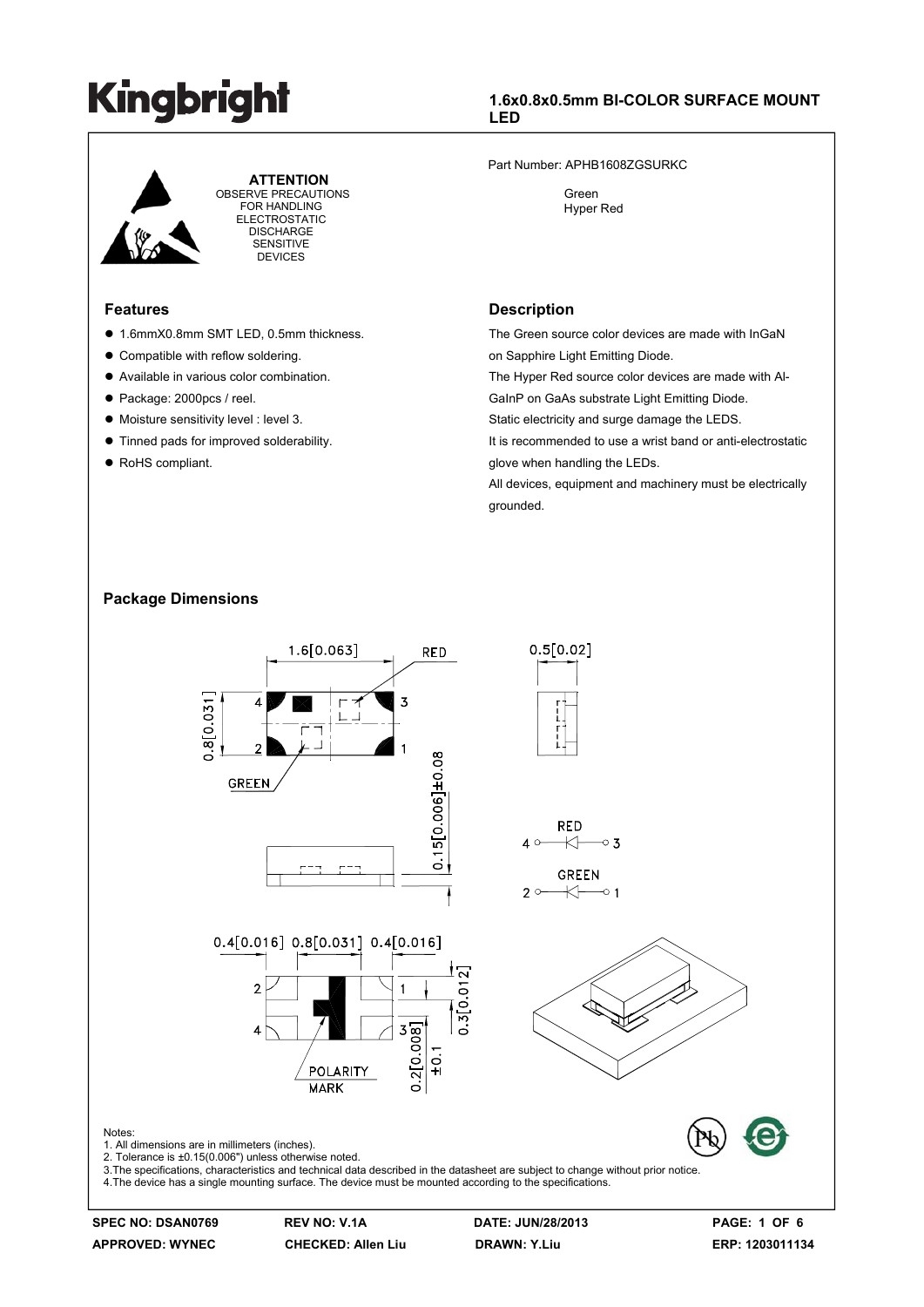| Part No.        | <b>Dice</b>         | Lens Type          | Iv (mcd) [2]<br>@ 20mA |                          |                          | Viewing<br>Angle [1] |
|-----------------|---------------------|--------------------|------------------------|--------------------------|--------------------------|----------------------|
|                 |                     |                    | Min.                   | Typ.                     | Max.                     | 201/2                |
| APHB1608ZGSURKC | Green (InGaN)       | <b>Water Clear</b> | 200                    | $\overline{\phantom{a}}$ | 500                      | $130^\circ$          |
|                 |                     |                    | $*200$                 | $\overline{\phantom{a}}$ | *500                     |                      |
|                 | Hyper Red (AlGaInP) |                    | 120                    | 250                      | $\overline{\phantom{a}}$ |                      |
|                 |                     |                    | $*40$                  | *90                      | $\overline{\phantom{a}}$ |                      |

Notes:

1. θ1/2 is the angle from optical centerline where the luminous intensity is 1/2 of the optical peak value.

2. Luminous intensity/ luminous Flux: +/-15%.

\* Luminous intensity value is traceable to the CIE127-2007 compliant national standards.

#### **Electrical / Optical Characteristics at TA=25°C**

| Symbol              | <b>Parameter</b>         | <b>Device</b>             | Typ.        | Max.       | <b>Units</b> | <b>Test Conditions</b>  |
|---------------------|--------------------------|---------------------------|-------------|------------|--------------|-------------------------|
| λpeak               | Peak Wavelength          | Green<br>Hyper Red        | 515<br>645  |            | nm           | $IF=20mA$               |
| <b>AD [1]</b>       | Dominant Wavelength      | Green<br>Hyper Red        | 525<br>630  |            | nm           | $IF=20mA$               |
| $\Delta\lambda$ 1/2 | Spectral Line Half-width | Green<br>Hyper Red        | 30<br>28    |            | nm           | $IF=20mA$               |
| C                   | Capacitance              | Green<br><b>Hyper Red</b> | 45<br>35    |            | pF           | $V_F = 0V$ : $f = 1MHz$ |
| VF [2]              | <b>Forward Voltage</b>   | Green<br><b>Hyper Red</b> | 3.3<br>1.95 | 4.1<br>2.5 | V            | $IF=20mA$               |
| lR.                 | <b>Reverse Current</b>   | Green<br><b>Hyper Red</b> |             | 50<br>10   | uA           | $V_R = 5V$              |

Notes:

1.Wavelength: +/-1nm.

2. Forward Voltage: +/-0.1V.

3. Wavelength value is traceable to the CIE127-2007 compliant national standards.

#### **Absolute Maximum Ratings at TA=25°C**

| <b>Parameter</b>             | Green                                | <b>Hyper Red</b> | <b>Units</b> |  |  |  |
|------------------------------|--------------------------------------|------------------|--------------|--|--|--|
| Power dissipation            | 102.5                                | 75               | mW           |  |  |  |
| DC Forward Current           | 25                                   | 30               | mA           |  |  |  |
| Peak Forward Current [1]     | 150                                  | 185              | mA           |  |  |  |
| Reverse Voltage              | 5                                    |                  |              |  |  |  |
| <b>Operating Temperature</b> | -40 $^{\circ}$ C To +85 $^{\circ}$ C |                  |              |  |  |  |
| Storage Temperature          | -40 $^{\circ}$ C To +85 $^{\circ}$ C |                  |              |  |  |  |
| $N = +$                      |                                      |                  |              |  |  |  |

Note:

1. 1/10 Duty Cycle, 0.1ms Pulse Width.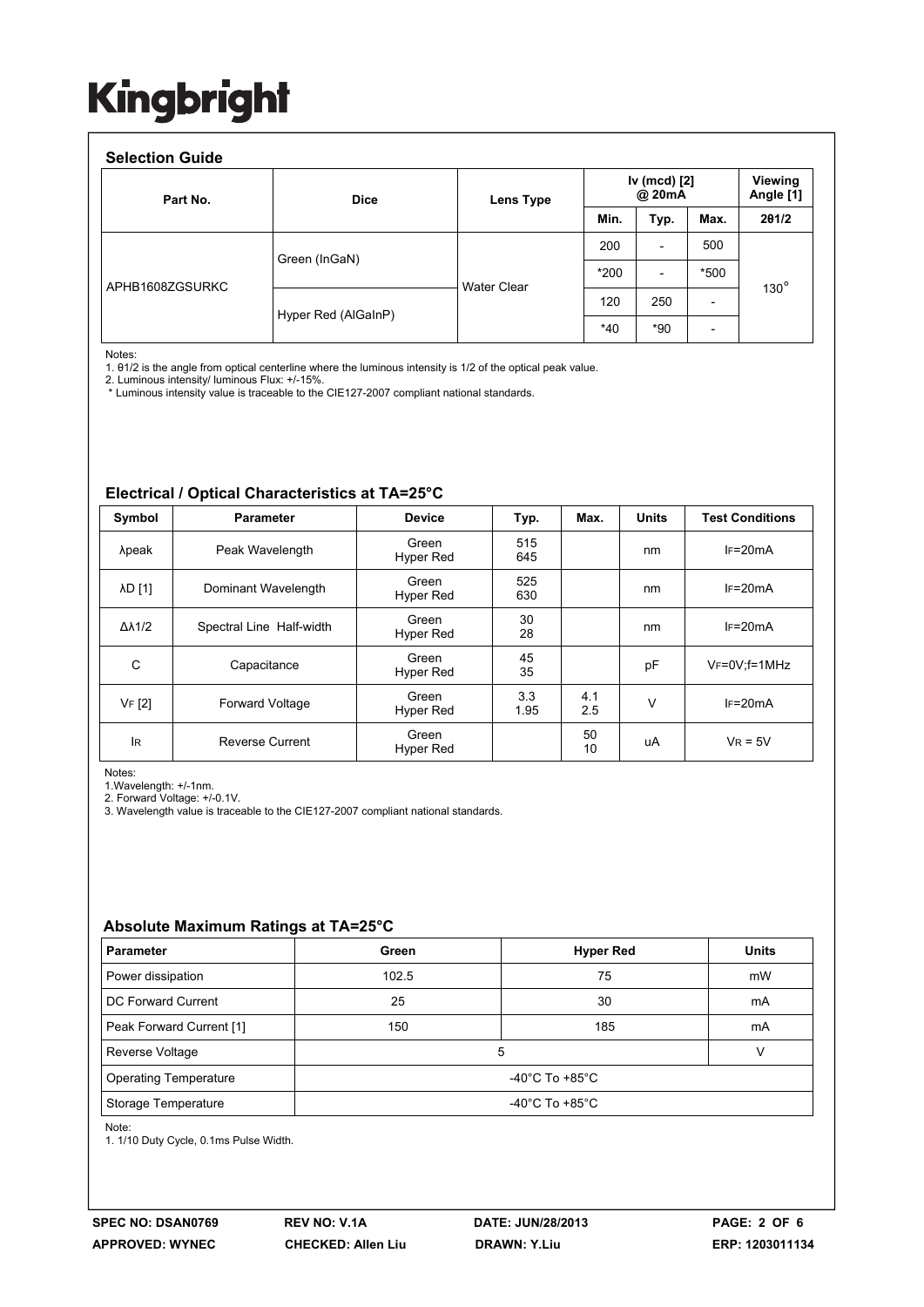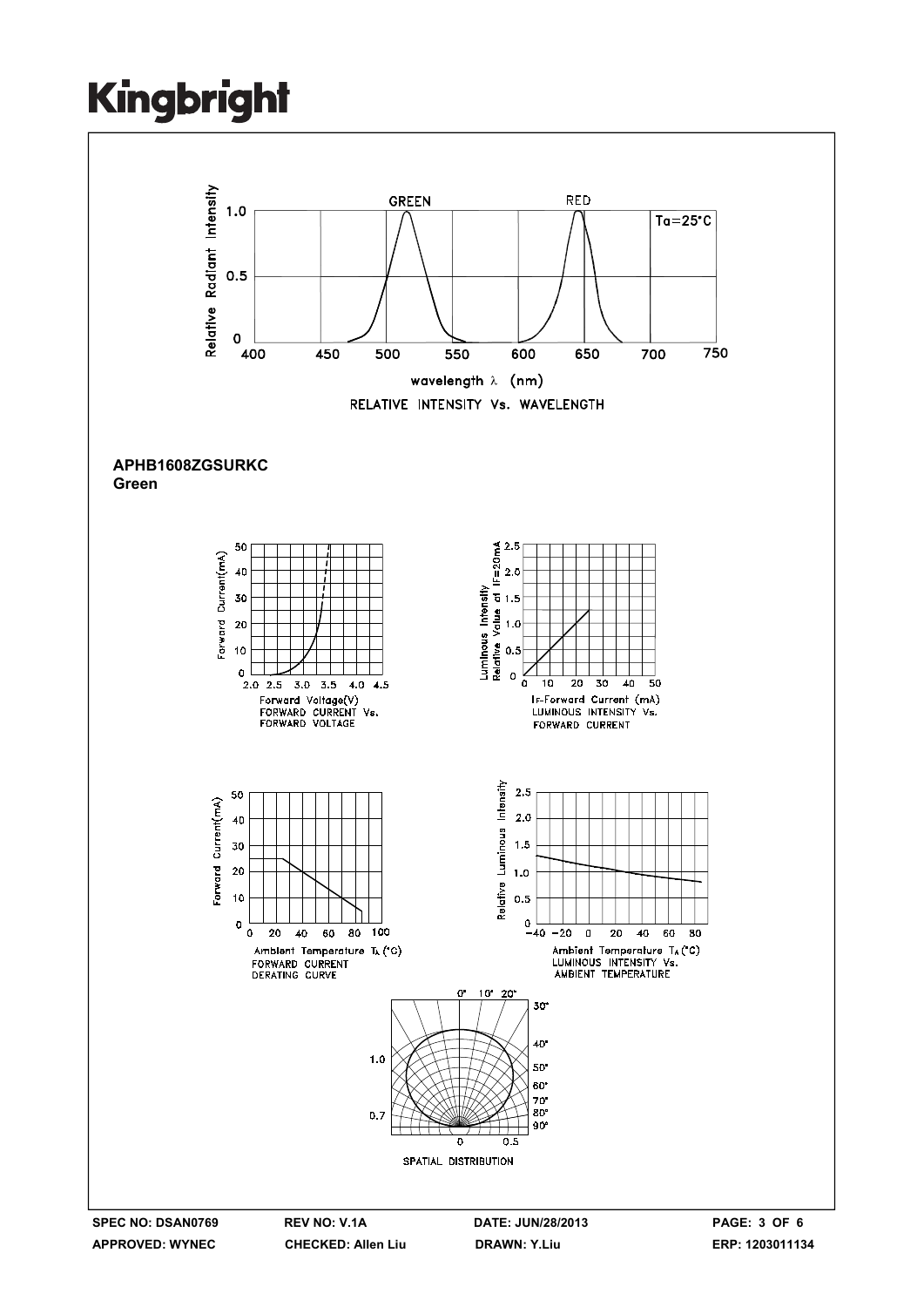### **Hyper Red**

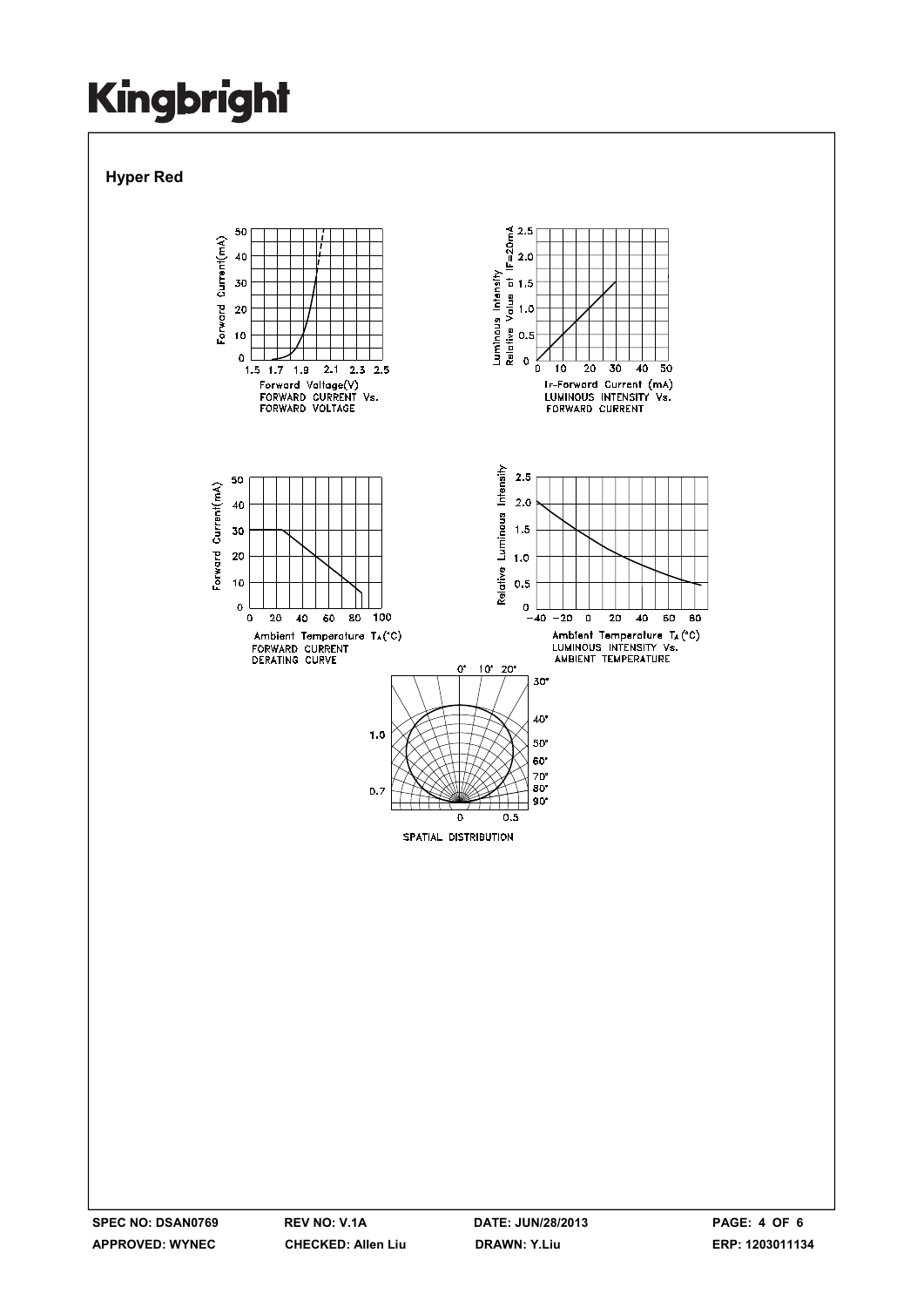### **APHB1608ZGSURKC**

**Reflow soldering is recommended and the soldering profile is shown below. Other soldering methods are not recommended as they might cause damage to the product.** 

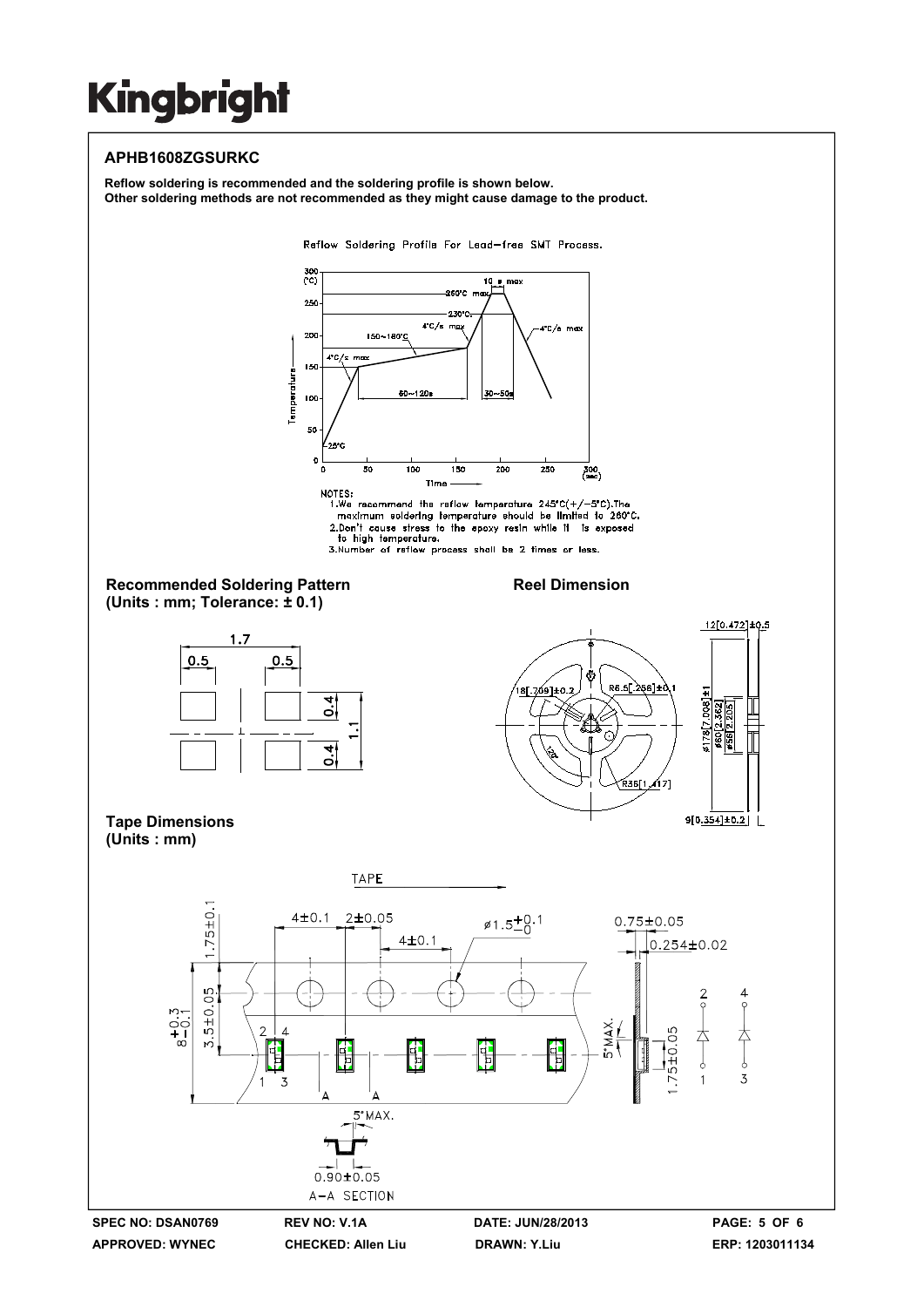